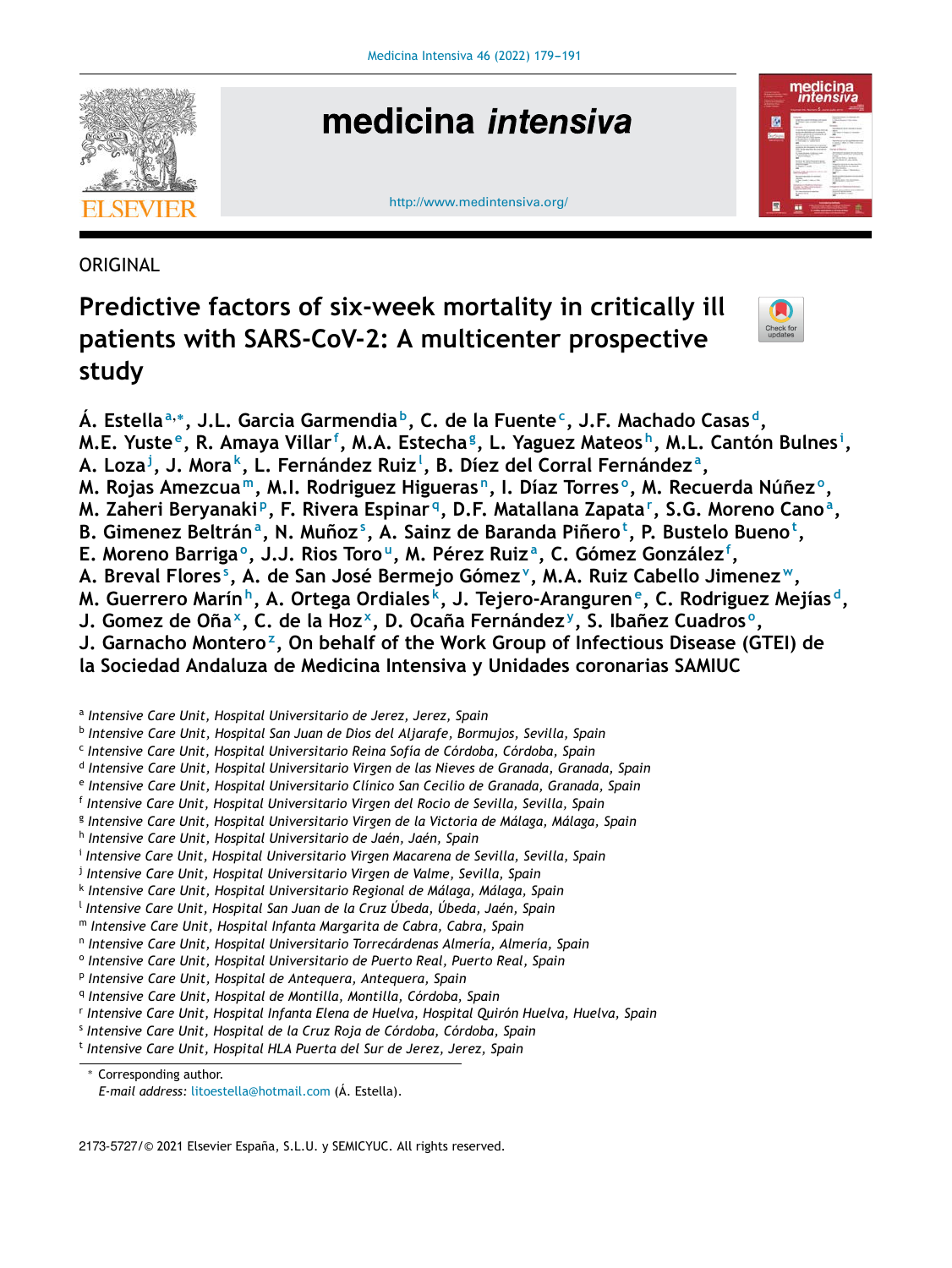u *Intensive Care Unit, Hospital de Ronda, Ronda, Spain*

- v *Intensive Care Unit, Hospital San Juan de Dios de Córdoba, Córdoba, Spain*
- <sup>w</sup> *Intensive Care Unit, Hospital de Pozoblanco, Pozoblanco, Córdoba, Spain*
- x *Intensive Care Unit, Hospital de Poniente, Almería, Spain*
- y *Intensive Care Unit, Hospital La Inmaculada Huercal-Overa de Almería, Almería, Spain*
- z *Intensive Care Unit, Hospital Universitario Virgen de la Macarena Sevilla, Sevilla, Spain*

Received 28 December 2020; accepted 22 February 2021

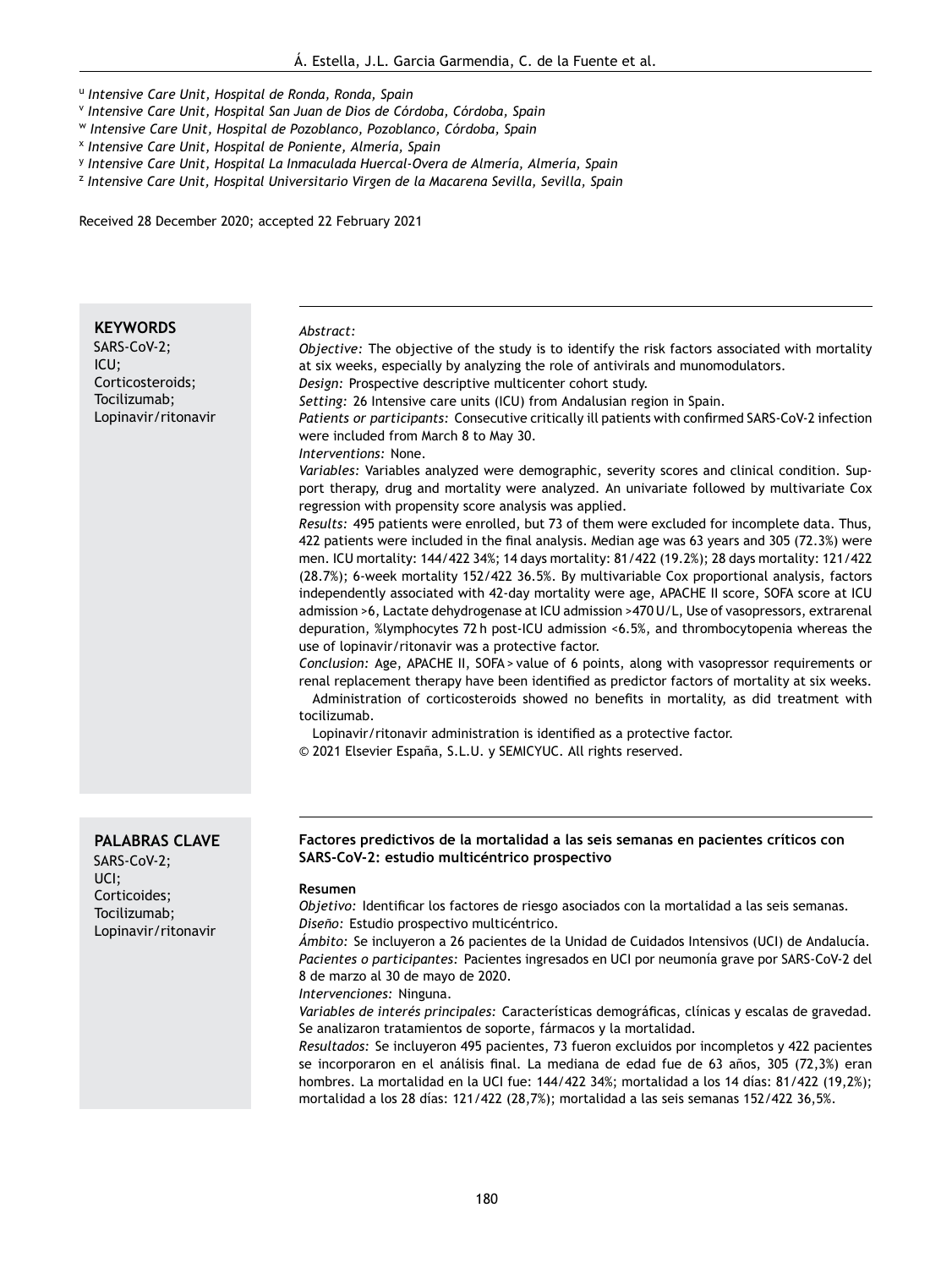Los factores asociados con la mortalidad a los 42 días fueron la edad, APACHE II, SOFA > 6 y LDH al ingreso > 470 U/L, uso de vasopresores, necesidad de técnicas de reemplazo de la función renal, porcentaje de linfocitos a las 72 horas del ingreso en UCI < 6,5%, y trombocitopenia, mientras que el uso de lopinavir/ritonavir fue identificado como un factor protector.

*Conclusiones:* La edad, gravedad y fracaso orgánico junto con la necesidad de terapias de soporte fueron identificadas como factores predictores de mortalidad a las seis semanas.

La administración de corticoesteroides a dosis altas no mostró beneficios en la mortalidad, al igual que el tratamiento con tocilizumab, lopinavir/ritonavir se identificaron como un factor protector.

© 2021 Elsevier España, S.L.U. y SEMICYUC. Todos los derechos reservados.

# **Introduction**

Past december, the first cases of respiratory infection caused by SARS-CoV-2 were documented in the Chinese city of Wuhan, observing as a percentage of patients developing the most serious clinical forms requiring respiratory support treatment with invasive mechanical ventilation.<sup>1</sup> Already, in the first series of published patients it was found that between 10% and 20% of hospital admissions would develop Acute Respiratory Distress Syndrome (ARDS) and/or multiple-organ failure,<sup>2</sup> charging special importance the role that intensive care units are occupying in the pandemic. Since then, the expansion of the epidemic has been global causing a serious unprecedented health crisis in the history of modern medicine. In the middle of October, more than 71 million cases are surpassed with more than one million and six thousand deaths documented by the World Health Organization. $3$  Andalusia is the Spanish Autonomous Community with the largest population in Spain, with 8.446.561 inhabitants. From March to May 2020, more than 6000 patients were admitted to hospital, exceeding 12% of ICU admissions. The Working Group on Infectious Diseases of the Andalusian Society of Intensive Medicine and Coronary Units (SAMIUC) has worked dynamically and continuously since the beginning of March, when the first patient was admitted in ICU occurred, by prospectively registering and monitoring ICU admitted cases with a fundamentally clinical objective so that the exchange of clinical information among the Andalusian ICU, in the form of a weekly newsletter, allowed to expand and share the limited clinical experience available at the beginning of the health emergency with the aim of improving the healthcare of critically ill patients infected by SARS-CoV-2. This study is the result of this collaborative project. It has been scarcely studied predictors of short term mortality 6 weeks after ICU admission now that many studies have been published with short-term mortality data and in many of them patients were still admitted in ICU.

The objective of the study is to identify the risk factors associated with mortality at six weeks, especially by analyzing the role of antivirals and immunomodulators in both the total cohort of patients and those who needed respiratory support with invasive mechanical ventilation.

# **Methods**

This is a prospective descriptive multicenter cohort study. Twenty-six intensive care units (ICU) participate in the study from Andalusian region in Spain.

#### **Study population**

Consecutive critically ill patients with confirmed SARS-CoV-2 infection admitted to the participants ICU were included from March 8 to May 30.

Inclusion criteria: Patients older than 18 years, acute infection by SARS-CoV-2 confirmed by RT-PCR and admitted to the ICU, and a potential surveillance time of 6 weeks at least.

Exclusion criteria: pregnant woman, patients with SARS-CoV-2 but admitted to ICU for other reason not related to COVID-19, and patients or relatives who declined to participate in the study.

Because of the nature and contact restrictions of this pandemic disease, the informed consent was obtained from the patient when it was possible or from the relatives by a phone call with or without a complementary mail, and it was registered in the medical history. The Ethical Committee of Investigation in Cádiz [SAM-COVUCI-2020-01] approved the study protocol.

Variables: We analyzed demographic, epidemiological, comorbidities collected in the electronic medical history, body mass index, time from onset of symptoms, microbiological diagnoses, defining bacterial coinfection as an acute bacterial infection at clinical onset presentation of viral pneumonia with an isolate from respiratory tract or blood culture and/or a positive pneumococcal urinary antigen, time from hospital admission to ICU admission, severity scores and clinical condition at ICU admission, laboratory determinations at ICU admission and 72 h after, respiratory function at ICU admission and 72 h after, need for support therapy in ICU (high flow oxygen, non-invasive and invasive ventilation, prone position therapy, extrarenal depuration, extracorporeal membrane oxygenation), drug therapy (chloroquine, antiviral, interleukin-6 inhibitors, steroids, antibiotics), and mortality (ICU, early at 14 days, 28 days and 6 weeks mortality [main outcome]).

#### **Statistical analysis**

The design of the analysis comprised an univariate followed by multivariate Cox regression with propensity score analysis for the whole population and for the group of intubated patients, and a complementary decision tree analysis for the whole population with 6-weeks mortality as the outcome variable.

A descriptive analysis was made using absolute frequencies for qualitative variables and mean with standard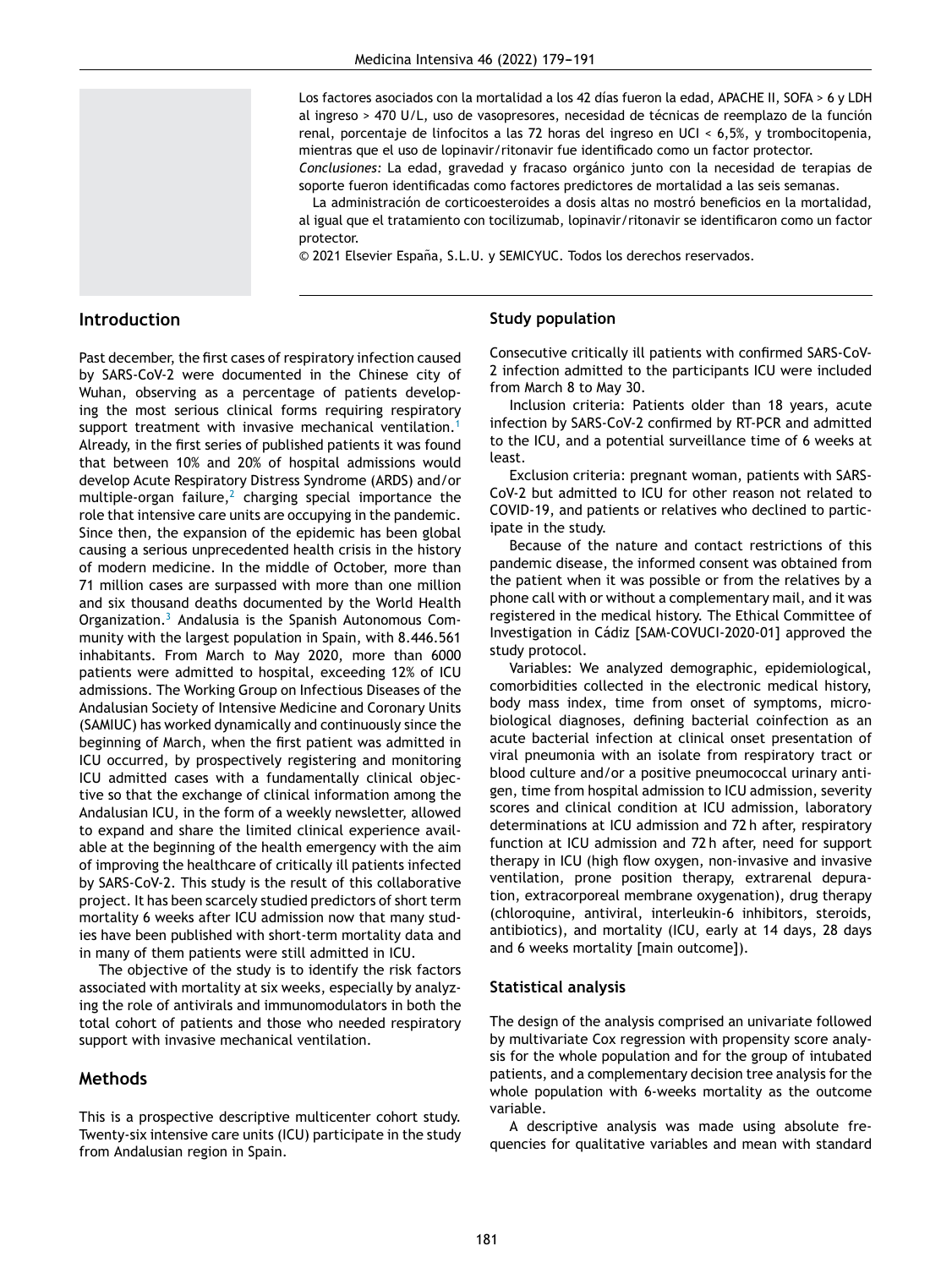deviation (SD) or median with percentiles 25th and 75th  $(p25-p75)$  when appropriate. For the univariate analysis, we used Chi-square or exact Fisher test when appropriate for qualitative variables and Student *t*-test or Mann-Whitney *U* test for parametric or nonparametric variables.

All comparisons were two-tailed, and signification was established on *p* < 0.05. Mortality related variables were determined using Cox proportional hazards multivariate analysis. We include those variables with *p* < 0.20 in the univariate analysis and other that were considered to be clinically relevant for this study, like the drug therapy. Hazard ratios and 95% confidence intervals were calculated. Sample size calculation was made with the assumptions of a 50% mortality rate and 20 significant variables in the univariate analysis. With the requirement of 10 events for each analyzed variable, we calculated a simple size of 400 patients. Continuous variables significantly different in the univariate analysis were transformed in dichotomic variables using a ROC curve analysis, determining the cutoff point with maximum sensitivity and specificity. Missing values in these new variables were assigned to be negative values in order to facilitate the multivariate analysis, if the number of missing values was less than 10%. Because of the potential imbalances in the characteristics of treatment groups, we assessed the probability of receiving lopinavir/ritonavir by a logistic regression model to calculate a propensity score (PS). We included variables a *p* less than 0.20 in the univariate analysis. This approach was determined to minimize the risks of confounding by indication of this drug. The covariates finally included in this PS were APACHE II score and respiratory rate in the ICU. This PS was included as a covariate in the multivariate Cox regression analysis for 42-days mortality.

A classification of regression tree (CRT) analysis was also made to characterize risk groups for 42-days mortality, with a maximum of 5 levels, minimum parental level of 50 cases and minimum childsize of 10 cases, and a cross validation with 20 sample folds.

# **Results**

In the study period, 723 were admitted in Andalusian ICU, 495 patients were enrolled in this study but 73 of them were excluded for incomplete data. Thus, 422 patients were included in the final analysis (Fig. 1). Median age was 63 years (54-71) and 305 (72.3%) were men. ICU mortality: 144/422 34%; 14 days mortality: 81/422 (19.2%); 28 days mortality: 121/422 (28.7%); 6-week mortality 152/422 36.5%. Table 1 compares demographics and clinical characteristics of those who died with those alive on day 42. As expected, those who died were significantly older and with higher APACHE II and SOFA scores. Moreover, level of consciousness (evaluated by GCS) was worse in those who were not alive at day 42.

The laboratory findings of all critically ill patients on day 1 and 3 are summarized in Table 2. The median PaO $_2$ /FiO<sub>2</sub> ratio on day 1 was not statistically different in those who died compared with survivors, but it was significantly lower on day 3 in those who died. Percentage of lymphocytes, neutrophils/lymphocytes ratio, and platelets were statistically different on day 1 and day 3.

Approximately, one-third of the patients were admitted to the ICU from the Emergency Department (138 patients; 32.7%) and the rest from the general ward. Median time from viral symptom onset to hospital admission was  $8^{6-11}$  days.



**Figure 1** Flowchart of the study participants.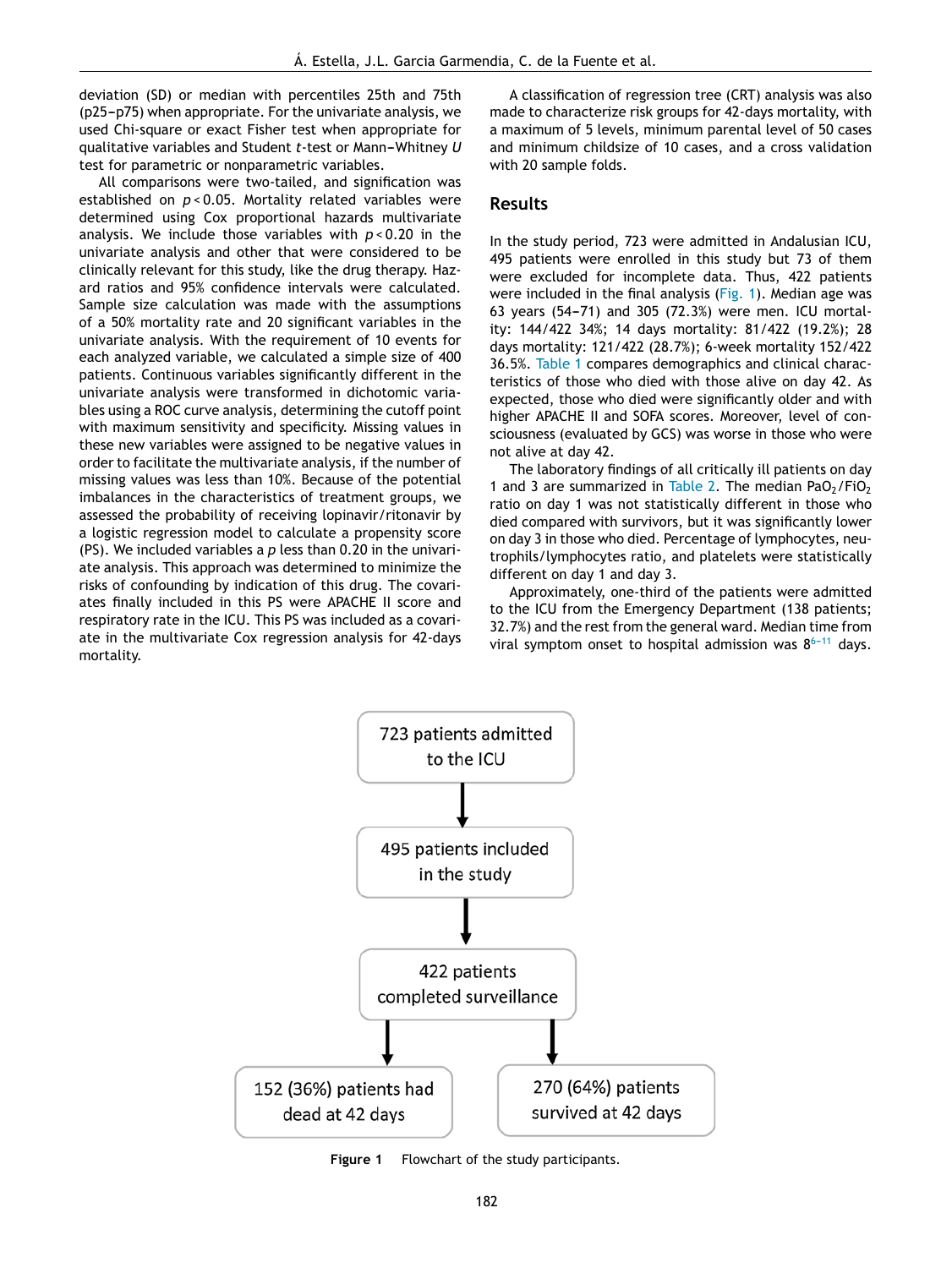#### **Table 1** Baseline characteristics and univariate analysis with 6 weeks mortality.

|                                                                            | n   | Dead at 42<br>days<br>$(n = 152)$ | Survivor at<br>42 days<br>$(n = 270)$ | OR (CI 95%)          | $\boldsymbol{p}$ |
|----------------------------------------------------------------------------|-----|-----------------------------------|---------------------------------------|----------------------|------------------|
| Age [years], mean (SD)                                                     | 419 | 65.6 (11.0)                       | 59.4(11.8)                            |                      | < 0.001          |
| Age groups, n (%)                                                          | 419 |                                   |                                       |                      | < 0.001          |
| $18-45$ years                                                              |     | 6(4)                              | 35(13)                                | 1                    |                  |
| 46-60 years                                                                |     | 34 (22.8)                         | 95 (35.2)                             | $2.09(0.81 - 5.40)$  |                  |
| $61 - 75$ years                                                            |     | 85 (57)                           | 125(46.3)                             | $3.97(1.60 - 9.84)$  |                  |
| >75 years                                                                  |     | 24(16.1)                          | 15(5.6)                               | $9.33(3.17 - 27.5)$  |                  |
| Sex (male), $n$ $%$                                                        | 420 | 118(78.1)                         | 187 (69.5)                            | $1.57(0.99 - 2.50)$  | 0.057            |
| Body mass index, mean (SD)                                                 | 356 | 29.1(5.2)                         | 29.2(5.4)                             |                      | 0.859            |
| COPD, $n$ $%$                                                              | 422 | 9(5.9)                            | 16(5.9)                               | $1.00(0.43 - 2.32)$  | 0.998            |
| Renal disease, n (%)                                                       | 422 | 21(13.8)                          | 23(8.5)                               | $1.72(0.92 - 3.23)$  | 0.087            |
| Cirrhosis, $n$ $(\%)$                                                      | 422 | 7(4.6)                            | 4(1.5)                                | $3.21(0.92 - 11.2)$  | 0.063            |
| Onco haematological disease, n (%)                                         | 422 | 13(8.6)                           | 17(6.3)                               | $1.39(0.66 - 2.95)$  | 0.387            |
| APACHE II score at ICU admission, mean (SD)                                | 410 | 16.4(9.6)                         | 11.0(5.0)                             |                      | < 0.001          |
| SOFA score at ICU admission, mean (SD)                                     | 398 | 6.6(3.0)                          | 4.9(2.7)                              |                      | < 0.001          |
| GCS score at ICU admission, mean (SD)                                      |     |                                   |                                       |                      | < 0.001          |
|                                                                            | 419 | 13.9(3.2)                         | 14.8(1.4)                             |                      |                  |
| SOFA score 72 h post-ICU admission, mean (SD)                              | 386 | 8.0(2.7)                          | 5.7(2.8)                              |                      | < 0.001          |
| High flow oxygen, n (%)                                                    | 420 | 52 (34.4)                         | 143 (53.2)                            | $0.46(0.31 - 0.70)$  | < 0.001          |
| Non-invasive ventilation, $n$ (%)                                          | 420 | 12(7.9)                           | 24(8.9)                               | $0.88(0.43 - 1.82)$  | 0.732            |
| High flow oxygen or non-invasive ventilation<br>before intubation, $n$ (%) | 407 | 54 (36.2)                         | 86 (33.3)                             | $1.14(0.75 - 1.74)$  | 0.552            |
| Endotracheal intubation, n (%)                                             | 422 | 146 (96.1)                        | 196 (72.6)                            | $9.19(3.89 - 21.69)$ | < 0.001          |
| Vasopressors, n (%)                                                        | 419 | 143 (94.7)                        | 190 (70.9)                            | $7.34(3.43 - 15.68)$ | < 0.001          |
| Days with vasopressors, median (p25-p75)                                   | 314 | $7(4-14)$                         | $6(3-10)$                             |                      | 0.027            |
| Extrarenal depuration, n (%)                                               | 415 | 33(22.3)                          | 17(6.4)                               | $4.22(2.26 - 7.89)$  | < 0.001          |
| Bacterial infection at presentation, n (%)                                 | 416 | 24(16.1)                          | 31(11.6)                              | $1.46(0.82 - 2.60)$  | 0.194            |
| Nosocomial infection, n (%)                                                | 410 | 54 (36.7)                         | 95(36.1)                              | $1.03(0.68 - 1.56)$  | 0.902            |
| Days from ICU admission to VAP, median<br>$(p25-p75)$                      | 101 | $9(6-13)$                         | $12(8-19)$                            |                      | 0.005            |
| Catheter related infection. n (%)                                          | 415 | 27(18.1)                          | 47 (17.7)                             | $1.03(0.61 - 1.74)$  | 0.908            |
| Lopinavir/ritonavir, n (%)                                                 | 421 | 136 (90.1)                        | 254 (94.1)                            | $0.57(0.27 - 1.19)$  | 0.131            |
| Remdesivir, n (%)                                                          | 421 | 2(1.3)                            | 6(2.2)                                |                      | 0.518            |
| Interferon $\beta$ 1b, n $(\%)$                                            | 421 | 72 (47.7)                         | 130 (48.1)                            |                      | 0.927            |
| Chloroquine, n (%)                                                         | 410 | 119 (81.5)                        | 219 (83.0)                            |                      | 0.712            |
| Tocilizumab, n (%)                                                         | 410 | 64 (43.5)                         | 102(38.8)                             |                      | 0.347            |
| Empiric antimicrobial therapy, $n$ (%)                                     | 420 | 140 (92.7)                        | 248 (92.2)                            | $1.08(0.51 - 2.30)$  | 0.847            |
| Days of empiric antimicrobial therapy, median                              | 377 | $6(4-8)$                          | $6(4-8)$                              |                      | 0.314            |
| $(p25-p75)$                                                                |     |                                   |                                       |                      |                  |
| Steroids therapy, n (%)                                                    | 420 | 99 (66.9)                         | 161 (59.9)                            | $1.36(0.89 - 2.06)$  | 0.156            |
| Days from symptoms to hospital admission,<br>median $(p25-p75)$            | 417 | $7(4-9)$                          | $7(4-9)$                              |                      | 0.379            |
| Days from symptoms to microbiological<br>diagnose, median (p25-p75)        | 413 | $7(4-10)$                         | $7(5-9)$                              |                      | 0.813            |
| Days from hospital to ICU admission, median                                | 412 | $1(0-3)$                          | $2(1-4)$                              |                      | 0.020            |
| $(p25-p75)$                                                                |     |                                   |                                       |                      |                  |
| Days from symptoms to therapy, median<br>$(p25-p75)$                       | 398 | $7(5-10)$                         | $7(5-10)$                             |                      | 0.961            |
| ICU stay, median (p25-p75)                                                 | 421 | $13(6-23)$                        | $16(8-31)$                            |                      | 0.012            |

APACHE: Age, Physiology, Chronic Health Evaluation; CI: confidence interval; COVID: coronavirus disease; COPD: chronic obstructive pulmonary disease; DAP: diastolic arterial pressure; ECMO: extracorporeal membrane oxygenation; ER: emergency room; FiO2: fraction of inspired oxygen; GCS: Glasgow Coma Score; ICU: Intensive Care Unit; MAP: mean arterial pressure; OR: odds ratio; PaO2: partial pressure of Oxygen; PEEP: positive end-expiratory pressure; SAP: systolic arterial pressure; Sat: saturation; SD: standard deviation; SOFA: Sequential Organ Failure assessment; VAP. ventilator-associated pneumonia.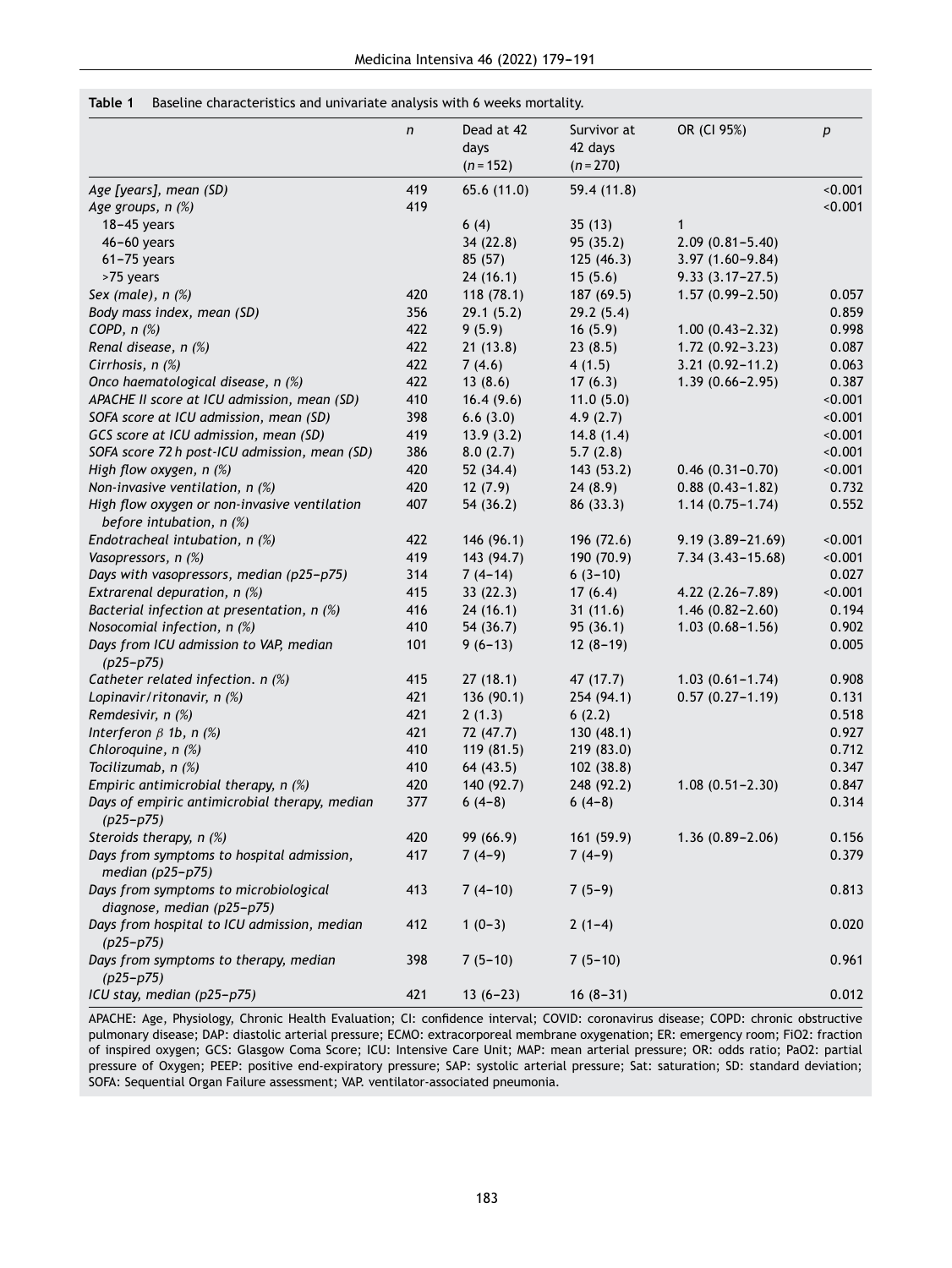|                                                    | At ICU admission |                                |                                    | 72 h post-ICU admission |     |                                |                                    |         |
|----------------------------------------------------|------------------|--------------------------------|------------------------------------|-------------------------|-----|--------------------------------|------------------------------------|---------|
|                                                    | n                | Dead at 42 days<br>$(n = 152)$ | Survivor at 42<br>days $(n = 270)$ | p                       | n   | Dead at 42 days<br>$(n = 152)$ | Survivor at 42<br>days $(n = 270)$ | p       |
| PaO2/FiO2, mean (SD)                               | 319              | 134.1(74.7)                    | 140.6 (77.0)                       | 0.450                   | 305 | 189.4(75.5)                    | 2089 (78.0)                        | 0.031   |
| Delta Pa02/Fi02 72-24h, median (p25-p75)           |                  |                                |                                    |                         | 298 | 10 $(-42 \text{ to } 67)$      | $30 (-32 to 81)$                   | 0.253   |
| Leucocytes $[x10^9/L]$ , mean (SD)                 | 418              | 11.2(8.7)                      | 9.9(6.0)                           | 0.104                   | 393 | 11.8(11.4)                     | 9.6(6.5)                           | 0026    |
| Neutrophils $[x10^9/L]$ , mean (SD)                | 418              | 9.6(7.3)                       | 8.5(5.5)                           | 0.086                   | 390 | 9.7(7.4)                       | 8.0(5.2)                           | 0.014   |
| % Neutrophils $[x10^9/L]$ , mean (SD)              | 416              | 86.4(8.6)                      | 84.7(8.1)                          | 0.046                   | 390 | 84.7(13.1)                     | 81.9(8.8)                          | 0.015   |
| Lymphocytes $[x10^6/L]$ , mean (SD)                | 409              | 637.5                          | 773.0                              | 0.663                   | 383 | 595 (365-922)                  | 720 (479-1034)                     | 0.002   |
|                                                    |                  | $(397.1 - 932.5)$              | $(490.0 - 996.0)$                  |                         |     |                                |                                    |         |
| % Lymphocytes, mean (SD)                           | 409              | 8.1(5.4)                       | 9.7(6.3)                           | 0.013                   | 384 | 7.6(6.4)                       | 10.3(6.3)                          | < 0.001 |
| Ratio neutrophils/lymphocytes, mean (SD)           | 409              | 18.3(19.0)                     | 13.9(12.4)                         | 0.013                   | 382 | 20.4(22.4)                     | 12.3(9.9)                          | < 0.001 |
| Platelets $[x10^9/L]$ , mean (SD)                  | 418              | 229.1(108.1)                   | 252.1 (111.5)                      | 0.040                   | 388 | 228.1(102.1)                   | 290.2 (115.1)                      | < 0.001 |
| Creatinine [mg/dL], mean (SD)                      | 412              | 1.26(1.01)                     | 1.06(0.76)                         | 0.020                   | 397 | 1.61(1.13)                     | 1.10(0.92)                         | < 0.001 |
| Urea [mg/dL], mean (SD)                            | 375              | 61.1(39.9)                     | 48.5(36.5)                         | 0.003                   | 353 | 80.4(47.0)                     | 58.4 (40.0)                        | < 0.001 |
| Lactate dehydrogenase [U/L], mean (SD)             | 388              | 635.7(577.2)                   | 465.9 (195.2)                      | 0.001                   | 353 | 532.8 (427.6)                  | 405.9 (172.6)                      | 0.002   |
| Creatine kinase [U/L], median (p25-p75)            | 321              | $141(69 - 281)$                | $104(53 - 181)$                    | 0.025                   | 299 | $119(47-329)$                  | $90(48 - 291)$                     | 0.144   |
| Aspartate aminotransferase [U/L], median (p25-p75) | 385              | $54(36-91)$                    | $48(33 - 78)$                      | 0.074                   | 359 | $47(25 - 84)$                  | $45(29 - 70)$                      | 0.794   |
| Alanine aminotransferase [U/L], median (p25-p75)   | 366              | $39(24-59)$                    | $40(27-64)$                        | 0.325                   | 337 | $37(22 - 53)$                  | $44(28-68)$                        | 0.018   |
| Procalcitonin [ng/mL], median (p25-p75)            | 333              | 0.34                           | 0.23                               | 0.001                   | 274 | 0.70                           | 0.27                               | < 0.001 |
|                                                    |                  | $(0.17 - 0.94)$                | $(0.11 - 0.50)$                    |                         |     | $(0.26 - 2.07)$                | $(0.10 - 0.74)$                    |         |
| C-reactive protein [mg/L], mean (SD)               | 407              | 178.5 (109.9)                  | 165.0 (110.4)                      | 0.239                   | 375 | 160.8(131.5)                   | 114.4 (110.3)                      | < 0.001 |
| Lactate [mmol/L], median (p25-p75)                 | 371              | 1.70                           | 1.33                               | 0.001                   | 322 | 2.38(2.65)                     | 2.0(2.89)                          | 0.244   |
|                                                    |                  | $(1.15 - 2.85)$                | $(1.00 - 1.90)$                    |                         |     |                                |                                    |         |
| Fibrinogen [mg/dL], mean (SD)                      | 296              | 702.8 (639.2)                  | 706.1 (730.2)                      | 0.969                   | 260 | 626.0(279.4)                   | 595.6 (256.5)                      | 0.383   |
| D-dimer [ng/mL], median (p25-p75)                  | 376              | 1723                           | 1160                               | 0.001                   | 360 | 3619                           | 1934                               | < 0.001 |
|                                                    |                  | $(894 - 4113)$                 | $(660 - 2500)$                     |                         |     | $(1600 - 16537)$               | $(993 - 4662)$                     |         |

# **Table 2** Laboratory findings of all critically ill patients on day 1 and 3 of ICU admission.

Á. Estella, J.L. Garcia Garmendia, C. ခု  $\overline{\omega}$ Fuente Զ

<u>۾</u>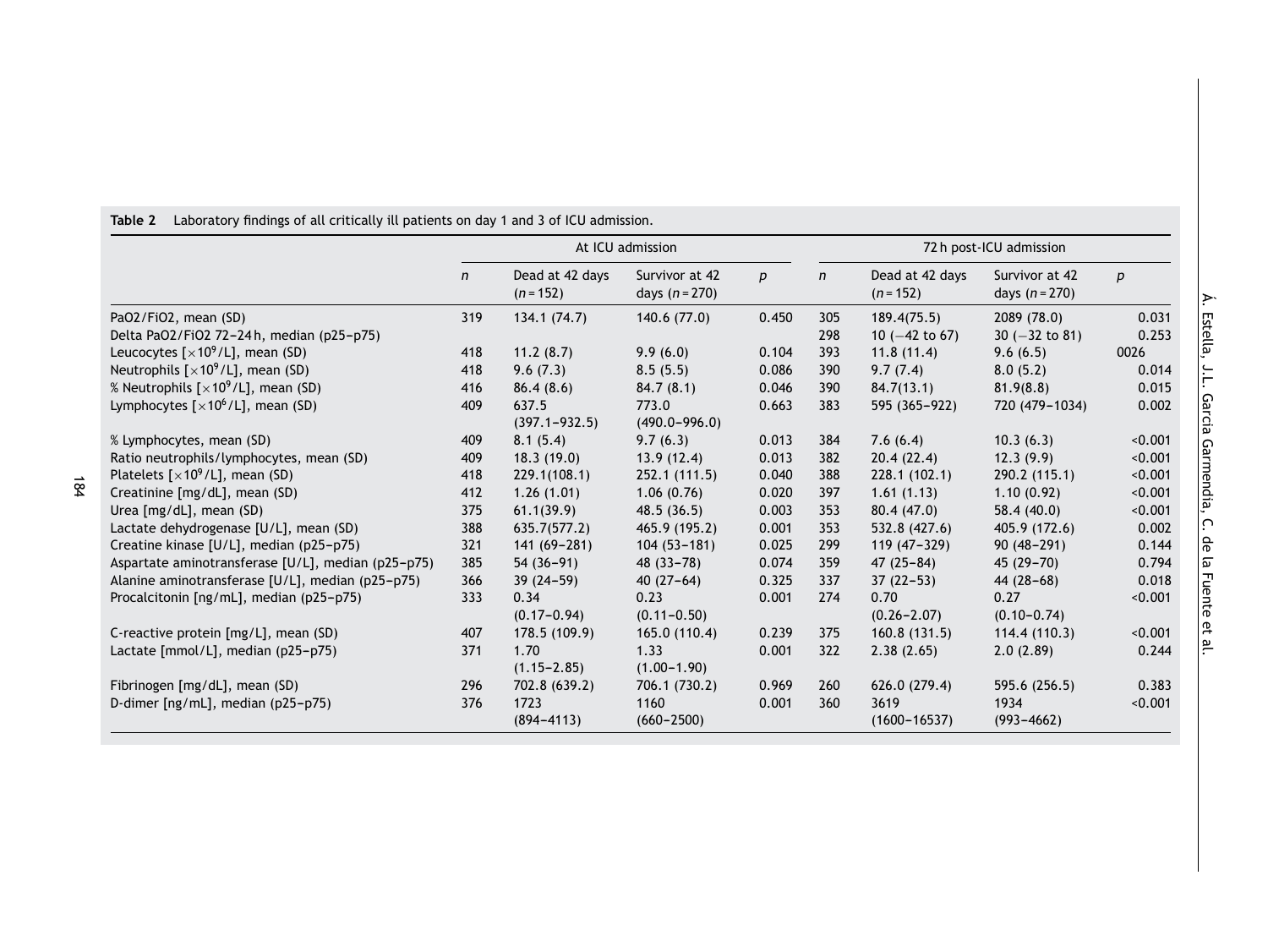| c biubi<br>Retationship between betta SOFA SCOTE 0-72 ii and mortality. |              |                                |                                    |                     |         |  |
|-------------------------------------------------------------------------|--------------|--------------------------------|------------------------------------|---------------------|---------|--|
| All patients                                                            | n            | Dead at 42 days<br>$(n = 152)$ | Survivor at 42<br>days $(n = 270)$ | OR (CI 95%)         | р       |  |
| Delta SOFA score 72 h - ICU<br>admission, mean (SD)                     | 272          | 1.8(2.7)                       | 0.7(2.6)                           |                     | < 0.001 |  |
| Delta SOFA score 72 h - ICU<br>admission > 0, n $(\%)$                  | 422          | 78 (43.6)                      | 101(56.4)                          | $1.76(1.18 - 2.64)$ | 0.006   |  |
| Mechanically ventilated<br>patients                                     | $\mathsf{n}$ | Dead at 42 days<br>$(n = 146)$ | Survivor at 42<br>days $(n = 196)$ | OR (CI 95%)         | р       |  |
| Delta SOFA score 72 h - ICU<br>admission, mean (SD)                     | 308          | 1.7(2.8)                       | 0.9(2.8)                           |                     | < 0.001 |  |
| Delta SOFA score 72 h - ICU<br>admission > 0, n $(\%)$                  | 342          | 78 (51.3)                      | 74 (48.7)                          | $1.76(1.18 - 2.64)$ | 0.006   |  |

**Table 3** Relationship between Delta SOFA score 0---72 h and mortality.

Median time from hospitalization to ICU admission was 2 $^{\rm 1-4}$ days. Three quadrants were involved on the chest X-ray in 78 patients (18.5%) and the four quadrants in 244 patients (57.8%). Microbiologically documented co-infection at ICU admission was diagnosed in 55 (13%) patients.

The majority of the patients were treated with lopinavir/ritonavir (*n* = 390) and/or hydroxychloroquine (*n* = 338). Remdesivir was used in a very small number of patients (*n* = 8). Interferon beta-1b was used in 202 patients. High doses of corticosteroids (methyl $prednisolone \geq 2 mg(kg/day).$  were administered in 260 (61.6%) patients whereas 166 patients received tocilizumab. Both drugs were used in 126 (29.9%) patients. Tables 1-4 of the supplementary material, show the comparison of different variables in patients treated and not treated with lopinavir/ritonavir, hydroxychloroquine, tocilizumab or Interferon beta-1b.

Overall, 342 (81%) patients were intubated. Vasopressors were used in 333 (78.9%) patients. Fifty (11.8%) patients required renal replacement therapy. One-hundred and fortynine individuals (35.3%) developed at least one nosocomial infection in the ICU. The most frequent infections were: VAP (103 patients; 24.4%) and catheter-related bloodstream infections (74 patients; 17.5%).

By multivariable Cox proportional analysis, factors independently associated with 42-day mortality were age, APACHE II score, SOFA score at ICU admission >6, lactate dehydrogenase at ICU admission >470 U/L, Use of vasopressors, extrarenal depuration, %lymphocytes 72 h post-ICU admission <6.5%, and thrombocytopenia whereas the use of lopinavir/ritonavir was a protective factor (Table 3). Because of the noted imbalances in baseline characteristics and clinical situation at admission to the ICU, a Cox regression model was developed introducing the probability calculated by the propensity score in an attempt to ameliorate the impact of observed differences. This analysis also identified therapy with lopinavir/ritonavir as a protective factor for 6-week mortality. "Delta SOFA score 0-72 h was significantly related to mortality in univarian analysis in all patients and mechanically ventilated patients. However, it is not independently associated with mortality at 42 days in both groups of patients (Table 6, supplementary material).''

# **Patients on mechanical ventilation**

In intubated patients (*n* = 342), ICU mortality: 142/342 (41.5%); 14 days-mortality 77/342 (22.5%); 28 days mortality: 115/342(33.6%), 6-week Mortality 146/342 (42.7%). The median time from ICU admission to intubation was 0 days  $[0-1]$ ). Table 4 depicts the clinical features of those patients who required invasive mechanical ventilation and their laboratory parameters on day 1 and 3 are shown in Table 5 (supplementary material). As in the entire group, those who died were significantly older and with higher APACHE II and SOFA scores at admission. No substantial imbalances in patients' comorbidities were observed.

The median  $PaO<sub>2</sub>/FiO<sub>2</sub>$  ratio on day 1 was 170 [115-236]. The use of ECMO was marginal in this series (only 4 patients; two died). Conversely, proning positioning was used in almost two-thirds of the patients (251/341; 73.6%). Tracheostomy was performed in 43.4% of the intubated patients (145/334).

By multivariable Cox proportional analysis, factors independently associated with 42-day mortality were age, cirrhosis, APACHE II score, First PEEP after intubation >12 cmH<sub>2</sub>O, PaO<sub>2</sub>/FiO<sub>2</sub> 24h post-intubation <160, extrarenal depuration, neutrophils/lymphocytes ratio 72 h post-ICU admission >14, D-dimer 72 h post-ICU admission >3.400 mg/L, and thrombocytopenia (Table 3). Of note, use of lopinavir/ritonavir was not included in this model as a protective factor of 1.01 (0.49-2.08)  $p = 0.98$ .

#### **Classification of regression tree (CRT)**

A decision tree to depict the risk groups for 42-days mortality (Fig. 2) was built based on CRT analysis. It reached an overall percentage of correct classification of 69.7%. The established risk groups were on a range from 6.1% (APACHE II score ≤ 12 + Age ≤ 62 + PaO2/FiO<sub>2</sub> > 160) to 84.6% (APACHE II score > 12 + Extrarenal depuration). Patients with APACHE II score > 12 were ever classified with mortality at 6 weeks higher than 49%.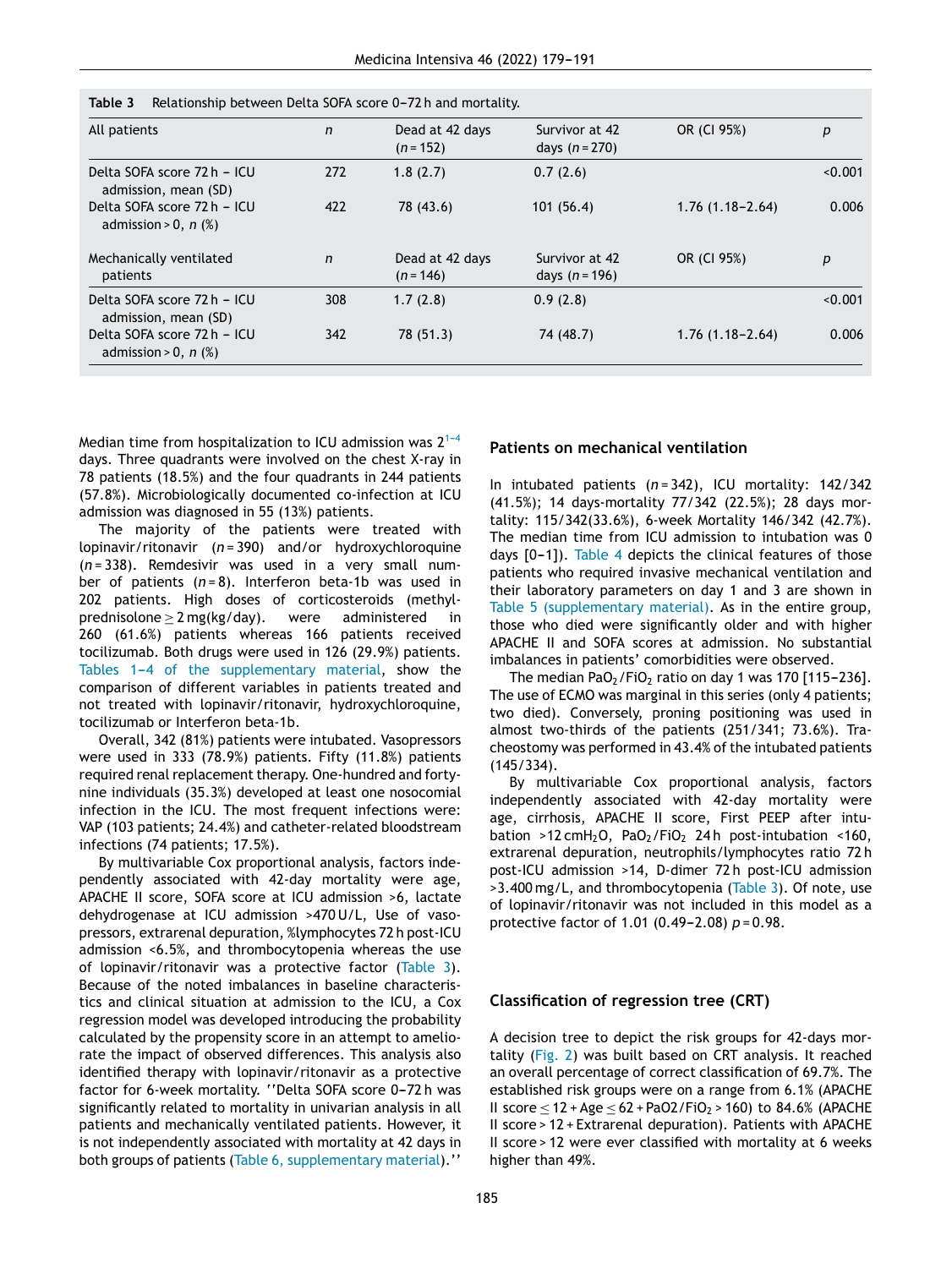| <b>Variables</b>                                                         | All patients         |         |                     | Patients on Mechanical ventilation |
|--------------------------------------------------------------------------|----------------------|---------|---------------------|------------------------------------|
|                                                                          | HR (CI 95%)          | p       | HR (CI 95%)         | p                                  |
| Age (years)                                                              | $1.04(1.02 - 1.06)$  | < 0.001 | $1.05(1.03 - 1.07)$ | < 0.001                            |
| Cirrhosis                                                                |                      |         | $2.37(1.02 - 5.53)$ | 0.045                              |
| <b>APACHE II</b>                                                         | $1.04(1.02 - 1.07)$  | 0.002   | $1.03(1.02 - 1.05)$ | < 0.001                            |
| SOFA score at ICU admission $>6a$                                        | $1.43(1.01 - 2.03)$  | 0.043   |                     |                                    |
| Lactate dehydrogenase at ICU admission<br>$>470$ U/L <sup>a</sup>        | $1.57(1.10 - 2.23)$  | 0.013   |                     |                                    |
| First PEEP after intubation $>12^a$                                      |                      |         | $2.05(1.37-3.05)$   | < 0.001                            |
| PaO2/FiO2 24h post-intubation <160 <sup>a</sup>                          |                      |         | $1.67(1.13 - 2.46)$ | 0.011                              |
| SOFA score 72 h post-ICU admission >6 <sup>a</sup>                       |                      |         | $1.73(1.12 - 2.67)$ | 0.014                              |
| %Lymphocytes 72 h post-ICU admission<br>$\le 6.5\%$ <sup>a</sup>         | $1.61(1.13 - 2.30)$  | 0.009   |                     |                                    |
| Neutrophils/lymphocytes ratio 72h<br>post-ICU admission >14 <sup>a</sup> |                      |         | $1.02(1.01 - 1.03)$ | < 0.001                            |
| Platelets 72 h post-ICU admission<br>$150 \times 10^9$ /L <sup>a</sup>   | $1.89(1.18-3.03)$    | 0.012   | $2.53(1.51 - 4.27)$ | < 0.001                            |
| D-dimer 72 h post-ICU admission<br>$>3.400$ mg/L <sup>a</sup>            |                      |         | $1.67(1.14 - 2.47)$ | 0.009                              |
| Use of vasopressors                                                      | $4.04(1.73 - 944)$ . | 0.001   |                     |                                    |
| <b>Extrarenal depuration</b>                                             | $1.85(1.21 - 2.84)$  | 0.004   | $1.79(1.13 - 2.82)$ | 0.011                              |
| Use of lopinavir/ritonavir                                               | $0.52(0.29 - 0.93)$  | 0.029   |                     |                                    |
| Propensity score                                                         |                      | 0.586   |                     |                                    |

**Table 4** Multivariate Cox regression analysis of variables associated with mortality at 6 weeks with Propensity Score for lopinavir/ritonavir.

APACHE II: acute physiology, age and Chronic Health Evaluation score; HR: hazard ratio; FiO2: fraction of inspired oxygen; ICU: intensive care unit; PEEP: positive end-expiratory pressure; SOFA: Sequential Organ Failure Assessment.

a Binary variables calculated using ROC curves. Missing values treated as negative values. See Table 3s in Supplementary Material.

# **Discussion**

Most published studies to date about critically ill patients with SARS-CoV-2 infection has been retrospective series of patients. This study, by its prospective and multicenter design, with more than 420 patients analyzed, representatively reflects the clinical profile and prognosis of the most severe form of clinical presentation of SARS-CoV-2 pneumonia. It seems transcendent to identify prognosis-related factors to optimize the use of health resources and guide better clinical management. We suggest using clinical tools for helping clinicians, such as the decision-making tree documented in the results in difficult decision-making. We were able to identify a subgroup of patients with very high mortality, there are few critical pathologies in which only with an APACHE II > 12 and the need for extrarenal depuration therapies can be associated with a high mortality. This information may be useful to be considered in decision-making on limitation of life support treatment.

One third of patients admitted to ICU died, with higher mortality of 43% observed, in patients receiving mechanical ventilation. This mortality is below that described in a recent meta-analysis<sup>4</sup> that included more than 14,000 patients in 44 studies, which estimates mortality in ventilated patients by a percentage greater than 80%. Although remarkable heterogeneity was observed in the selected studies, weaknesses in the follow-up of those patients still admitted, and most studies came from the Asian continent, where the published series point to a worrying high

mortality in mechanically ventilated patients. $5-8$  The Spanish publications documented to date express short series of no more than 50 patients coinciding with the clinical profile, ventilatory requirements and prognosis described in our study. $9-13$  Published series of Italian patients from the Lombardy region<sup>14</sup> document mortality similar to that observed in our study, and in the New York area, a study describes a mortality of 24.5% in mechanically ventilated patients, these results should be analyzed considering the limitation that at that time most continued receivinfg mechanical ventilation, 72.2% of patients, and had only been discharged from ICU a 3.3% of patients, so mortality can be expected to be higher.<sup>15</sup> In the Seattle series, they documented 50% mortality and there are still being mechanically ventilated patients when they published it.<sup>16</sup>

In a novel way, lopinavir/ritonavir administration is identified as a protective factor. This finding deserves to be interpreted wisely, since there were no differences in the univariant analysis, turns out to be significant in the multivariate analysis of the total cohort of patients but not in the subgroup that received mechanical ventilation. This is the only study group up to our knowledge that provides this evidence. To control the potential weaknesses of an obervational study in an environment changing treatment guidelines, we have performed a propensity score analysis, which was included in the final model maintaining as a protective factor the treatment with lopinavir/ritonavir.

Of course, this finding should be endorsed in randomized studies, but it opens up a possibility of treatment in this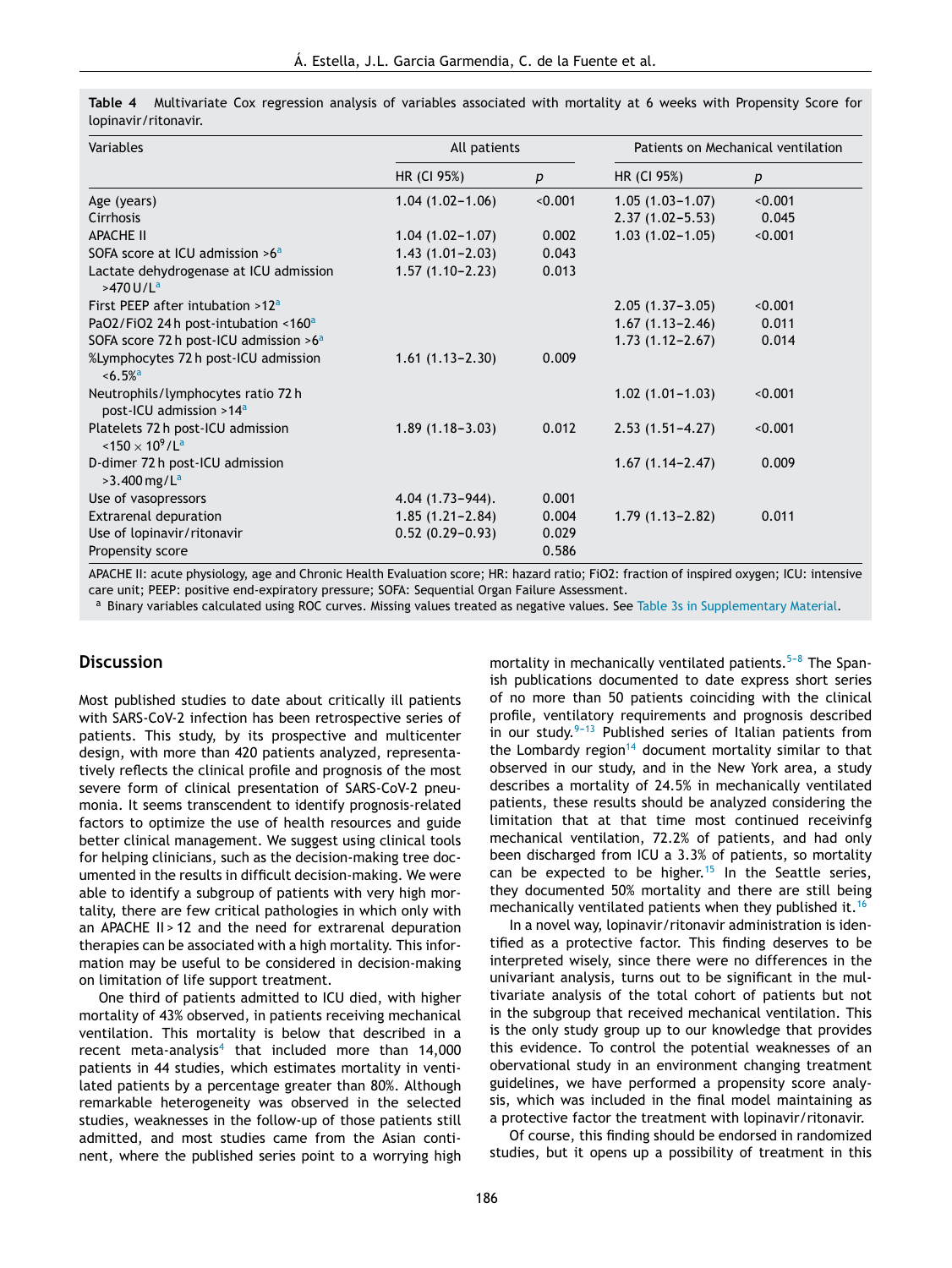

| <b>VARIABLES GROUP</b>                                                                              | <b>MORTALITY</b> |
|-----------------------------------------------------------------------------------------------------|------------------|
| $APACHE II score > 12 + Extrarenal deputation$                                                      | 84.6%            |
| APACHE II score $\leq 12 + Age > 62 +$ Prone position + Lactate at ICU admission > 1,65 mmol/L      | 68.8%            |
| APACHE II score $> 12 + NO$ Extrarenal depuration                                                   | 49.0%            |
| APACHE II score $\leq 12 + Age > 62 +$ Prone position + Lactate at ICU admission $\leq 1,65$ mmol/L | 40.0%            |
| APACHE II score $\leq 12 + \text{Age} \leq 62 + \text{PaO2/FiO2} < 160$                             | 28.6%            |
| APACHE II score $\leq 12 + Age > 62 + NO$ prone position                                            | 20.9%            |
| APACHE II score $\leq 12 + Age \leq 62 + PaO2/FiO2 > 160$                                           | 6,1%             |

**Figure 2** The decision tree based on CRT analysis reached an overall percentage of correct classification of 69.7%. The established risk groups were on a range from 6.1% (APACHE II score ≤ 12 + Age ≤ 62 + PaO2/FiO2 > 160) to 84.6% (APACHE II score >12 + Extrarenal depuration). Patients with APACHE II score > 12 were ever classified with mortality at 6 weeks higher than 49%.

entity with so few therapeutic options. The clinical trial of Cao B y cols<sup>17</sup> conducted in 199 patients showed no benefits in treatment, but we must take into account that the population studied is notably far from the clinical profile of critically ill represented in our series. Only one patient was included in the defined category 6 who contemplates hospitalization with mechanical ventilation, ECMO or both treatments and only 15% within category 5 requiring high flow oxygen therapy or non-invasive ventilation. In addition, randomization occurred 13 days after the onset of symptoms, an average time significantly longer than documented in our series that was 8 days, it seems key as has happened in other infectious diseases for other causes that the administration of antibiotic or antiviral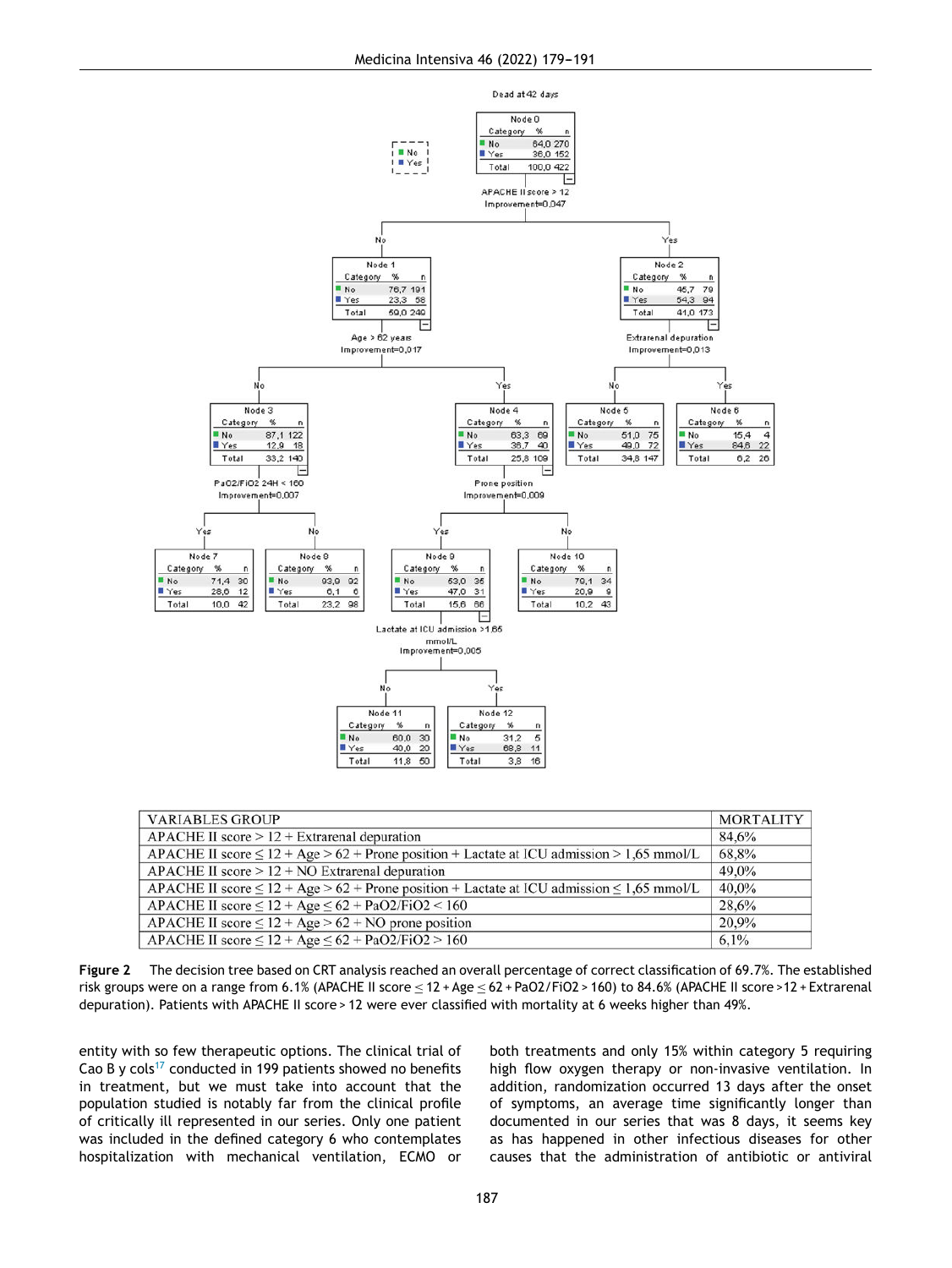treatment achieves the best benefits as soon as possible are administered.<sup>18,19</sup>

Recently, RECOVERY study results about lopinavir/ritonavir has been published, conducted at 176 hospitals in the United Kingdom, this study does not demonstrate benefits in terms of survival, but we have to discuss the eligibility of participants with a high number of losses because they did not have treatment available, do not consider it appropriate or were receiving other treatments. In addition, the percentage of critically ill patients was very low and the days after the onset of symptoms when treatment was prescribed exceeded one week. $20$ 

Unfortunately, the newly demonstrated benefits in viral load reduction, clinical improvement and modulation of inflammatory response with combined administration of lopinavir/ritonavir with interferon and ribavirin<sup>21</sup> barely anecdotally contemplated the inclusion of critically ill patients in their study.

We have not observed benefits in all other antiviral treatments used, hydroxychloroquine and interferon, although the use of remdesivir was minorityly used due to restrictions on its access to critical patients in the early months of the pandemic.

The benefits currently demonstrated $^{22}$  were not seen in the subgroup of patients receiving mechanical ventilation although it should be noted that it was not the primary objective of the study. The need for clinical trials specifically targeting the critically ill with respiratory infection with SARS-CoV-2 infection has become a long-awaited necessity.

Administration of corticosteroids at high doses, the percentage of use of which was more than half of patients, showed no benefits in mortality, as did treatment with tocilizumab who received more than one third of patients. Although there are described clinical experiences that point to a potential benefit of tocilizumab in mechanically ventilated patients,  $23$  we do not observe this effect, a significant limitation of the comparative study of Somers and cols is that the comparative groups were not homogeneous by noting significant differences in age and presence of chronic pathology prior to in addition to lower levels of D-dimer in the treated group. Pending the final publication of the results of the phase 3 COVACTA clinical trial, it appears that COVACTA has not demonstrated benefits in terms of survival. $^{24}$ 

The use of corticosteroids in our patient series corresponds to the prior period of publication of the clinical trial that has associated the administration of dexamethasone at doses of 6 mg with mortality benefits,  $25$  a guideline that is far from that currently recommended was used. Research continues on the potential benefit that could be associated with higher doses of corticosteroid treatment.<sup>26</sup> Our findings coincide with the lack of solid evidence currently supporting the widespread use of these treatments in critical patients.

During the recruitment period, empiricism capitalized on treatments of severe forms of the disease, eager to obtain new evidence from ongoing clinical trials, $27$  this has conditioned significant variability in clinical practice. $28$  Aware of this reality we present in a novel way a decision-making tree analysis based on the main factors related independently to mortality.

Age, severity at ICU admission measured by APACHE II and organic failure determined by a SOFA > value of 6 points, along with vasopressor requirements or renal replacement therapy have been identified as predictor factors of mortality at six weeks, in line with findings from other published series. $5,7,8$  With regard to laboratory tests, we must comment as a limitation that the levels of ferritin, whose role in severe SARS-CoV-2 infection is to be clarified.<sup>29</sup> and interleukin-6, $30$  that we know have been linked to the inflammatory response and severity of the disease, were not collected in the database. Registration began in the early days of the pandemic, so most of the participating centres did not have the possibility of measuring them and the prospective design of the study conditioned that we had not incorporated it later. They have been identified as prognostic factors presenting with lymphopenia at admission and/or elevated levels of lactate dehydrogenase (LDH) related to increased mortality. The presence of lymphopenia at admission has been linked to the need to ICU admission,  $31,32$  but there are also authors who associate it with greater severity, need for mechanical ventilation and increased mortality.<sup>33,34</sup> Higher levels of LDH have been reported in the most severe forms of SARS-CoV-2 infection and have even correlated the drop in their levels with the negativization of the virus PCR and a better prognosis,  $35$  although there are references linking high levels of LDH with the most severe forms of clinical presentation $36,37$  we present as an independent mortality factor that their admission levels are higher than 470 U/L.

In the multivariate analysis carried out in the subpopulation of mechanically ventilated patients have been identified as independent mortality factors at six weeks age, severity measured by APACHE II upon ICU admission, history of cirrhosis, the need for renal replacement therapies and thrombopenia along with the persistence of organic failure at 72 h of admission as measured by SOFA > 6. In addition, to the severity of respiratory failure determined by PEEP needs within the first 24h after intubation and PaO2/FiO<sub>2</sub> ratio less than 160. Mortality described in our series approaches, being somewhat higher, to the estimation of Berlin definition of respiratory distress, $38$  that established in moderate grades with PaO2/FiO<sub>2</sub> between 100 and 200 mortality of 32%; 95% CJ, 29-34% increasing to 45%; 95% CJ, 42-48% in those classified as severe with PaO2/FiO2 less than 100.

With regard to laboratory tests, D dimer levels >3400 mg/L and neutrophil/lymphocyte ratio >14-72 h of ICU entry are identified as mortality factors. These findings at 72 h of ICU admission express a lack of response to support treatments instituted when entering ICU and therefore partly a therapeutic failure associated with increased mortality.

The neutrophil/lymphocyte ratio has been used as an inflammatory state factor with prognostic value in various pathologies, <sup>39,40</sup> not all of an infectious nature, although it is in sepsis that it has been identified as a prognostic factor,  $41$ the fact that the most severe forms of clinical presentation of SARS-CoV-2 infection develop sepsis can justify our results that identify this marker at 72 h with the highest mortality when it is >of 14. There are authors who have described this parameter as an independent mortality factor in respiratory infection due to SARS-CoV-2, especially in males,  $42$  a recent meta-analysis $43$  identifies it as a prognostic factor in this disease.

In a novel way, we provide this finding in critical patients, aware that this is an inexpensive laboratory measure,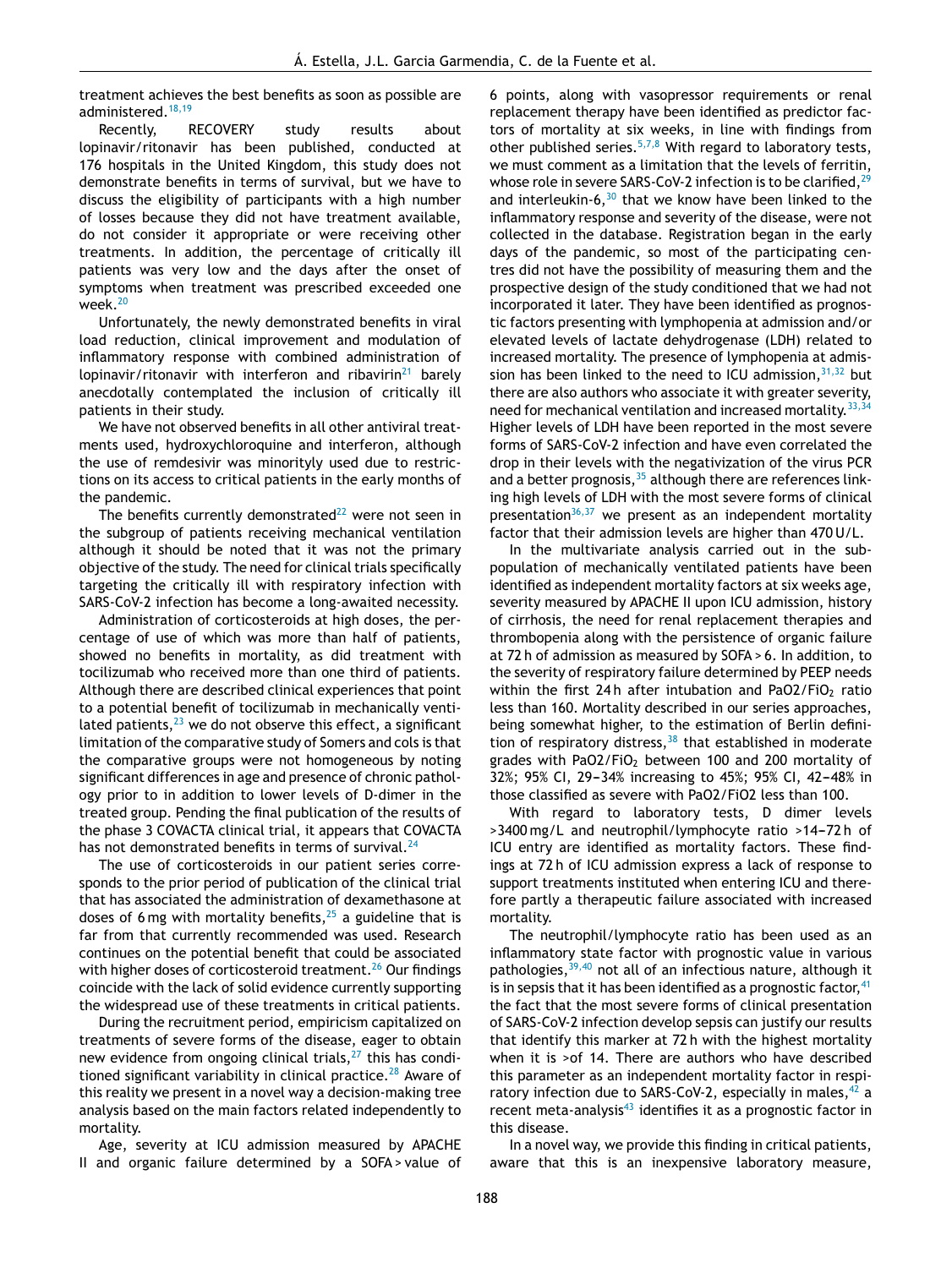accessible in most ICU, and reflecting the intensity of the inflammatory response and we have identified it as an independent mortality factor.

D dimer levels at hospital admission have been linked as a predictor of mortality,  $7,44,45$  from an analytical point of view it remains to be explained what the cut-off points are, their need to be adjusted by age $46$  and it seems mandatory that the units of measurement and how to obtain it from the different studies be specified in order to be compared. $47$ High levels at 72 h of admission were associated in our series to higher mortality.

The main limitation of the study derives from the timing of the study's design, which being at first of pandemic time, no variables that were later demonstrated to have predicted value were included in the study protocol. We do not have the levels of ferritin, interleukin 6 nor was treatment was collected with anticoagulant therapy. Other limitations were the lack of a standard definition of comorbidities and the definition used to classify bacterial co-infection, with the proposed criteria it is not possible to detect co-infection due to atypical bacteria. From the point of view of statistical analysis we acknowledge a limitation derived from the use of the transformation of quantitative variables into dichotomous variables to facilitate multivariate analysis, by the assumption of lost values as negative. Another limitation given the abruptness of the pandemic is the absence of unified criteria for ICU admission and drug use, which can make it difficult to interpret the data. However, we consider this to be currently the widest series of critical patients collected prospectively and highly representatively for the multicenter participation involving most of the ICU in our community, belonging to hospitals of different levels of care. Identifying mortality-related factors at six weeks in critically ill patients will help the clinician stratify risk and make decisions. The uncertainty of clinical practice in this new disease<sup>48</sup> can be fought applying contingency plan for the intensive care services $49$  based on the documentation of clinical experiences such as the one we present, and from them with the design of research studies in welldesigned critical patients aimed at solving challenges about treatment that remain unresolved today.

# **Authors' contribution**

AE is the project coordinator, designed the study protocol and contacted the researchers. He managed approval by the Ethics Committee of Inquiry. AE has collected data from researchers and JLGG has performed statistical analysis. AE, JLGG and JG have written the contents of the manuscript. All researchers have participated in the inclusion of cases and have reviewed the version of the manuscript.

# **Ethics approval**

Because of the nature and contact restrictions of this pandemic disease, the informed consent was obtained from the patient when it was possible or from the relatives by a phone call with or without a complementary mail, and it was registered in the medical history. The Ethical Committee of Investigation in Cádiz [SAM-COVUCI-2020-01] approved the study protocol.

# **Funding**

None declared.

# **Conflict of interest**

None declared.

# **Acknowledgements**

The study coordinator would like to thank Ms. Monica Saldaña on behalf of the SAMIUC Infectious Diseases Working Group for their help in designing the study protocol in the worst days of the pandemic.

# **Appendix A. Supplementary data**

Supplementary data associated with this article can be found, in the online version, at doi:10.1016/j.medin.2021.02.013.

# **References**

- 1. Zhu N, Zhang D, Wang W, Li X, Yang B, Song J, et al. China Novel Coronavirus Investigating and Research Team. A novel coronavirus from patients with pneumonia in China, 2019. N Engl J Med. 2020;382:727-33, http://dx.doi.org/10.1056/NEJMoa2001017.
- 2. Chen N, Zhou M, Dong X, Qu J, Gong F, Han Y, et al. Epidemiological and clinical characteristics of 99 cases of 2019 novel coronavirus pneumonia in Wuhan China: a descriptive study. Lancet. 2020;395:507-13, http://dx.doi.org/10.1016/S0140-6736(20)30211-7.
- 3. Organización Mundial de la Salud. WHO Coronavirus Disease (COVID-19) Dashboard. Retrieved 14 December 2020. https://covid19.who.int/.
- 4. Potere N, Valeriani E, Candeloro M, Tana M, Porreca E, Abbate A, et al. Acute complications and mortality in hospitalized patients with coronavirus disease 2019: a systematic review and meta-analysis. Crit Care. 2020;24:389, http://dx.doi.org/10.1186/s13054-020-03022-1.
- 5. Xu J, Yang X, Yang L, Zou X, Wang Y, Wu Y, et al. Clinical course and predictors of 60-day mortality in 239 critically ill patients with COVID-19: a multicenter retrospective study from Wuhan, China. Crit Care. 2020 Jul 6;24:394, http://dx.doi.org/10.1186/s13054-020-03098-9.
- 6. Hua J, Qian C, Luo Z, Li Q, Wang F. Invasive mechanical ventilation in COVID-19 patient management: the experience with 469 patients in Wuhan. Crit Care. 2020;24:348, http://dx.doi.org/10.1186/s13054-020-03044-9.
- 7. Zhou F, Yu T, Du R, Fan G, Liu Y, Liu Z, et al. Clinical course and risk factors for mortality of adult inpatients with COVID-19 in Wuhan China: a retrospective cohort study. Lancet. 2020;395:1054-62, http://dx.doi.org/10.1016/S0140-6736(20)30566-3.
- 8. Yang X, Yu Y, Xu J, Shu H, Xia J, Liu H, et al. Clinical course and outcomes of critically ill patients with SARS-CoV-2 pneumonia in Wuhan China: a single-centered, retrospective, observational study. Lancet Respir Med. 2020;8:475-81, http://dx.doi.org/10.1016/S2213-2600(20)30079-5.
- 9. Rodríguez A, Moreno G, Gómez J, Carbonell R, Picó-Plana E, Benavent Bofill C, et al. Severe infection due to the SARS-CoV-2 coronavirus: experience of a tertiary hospital with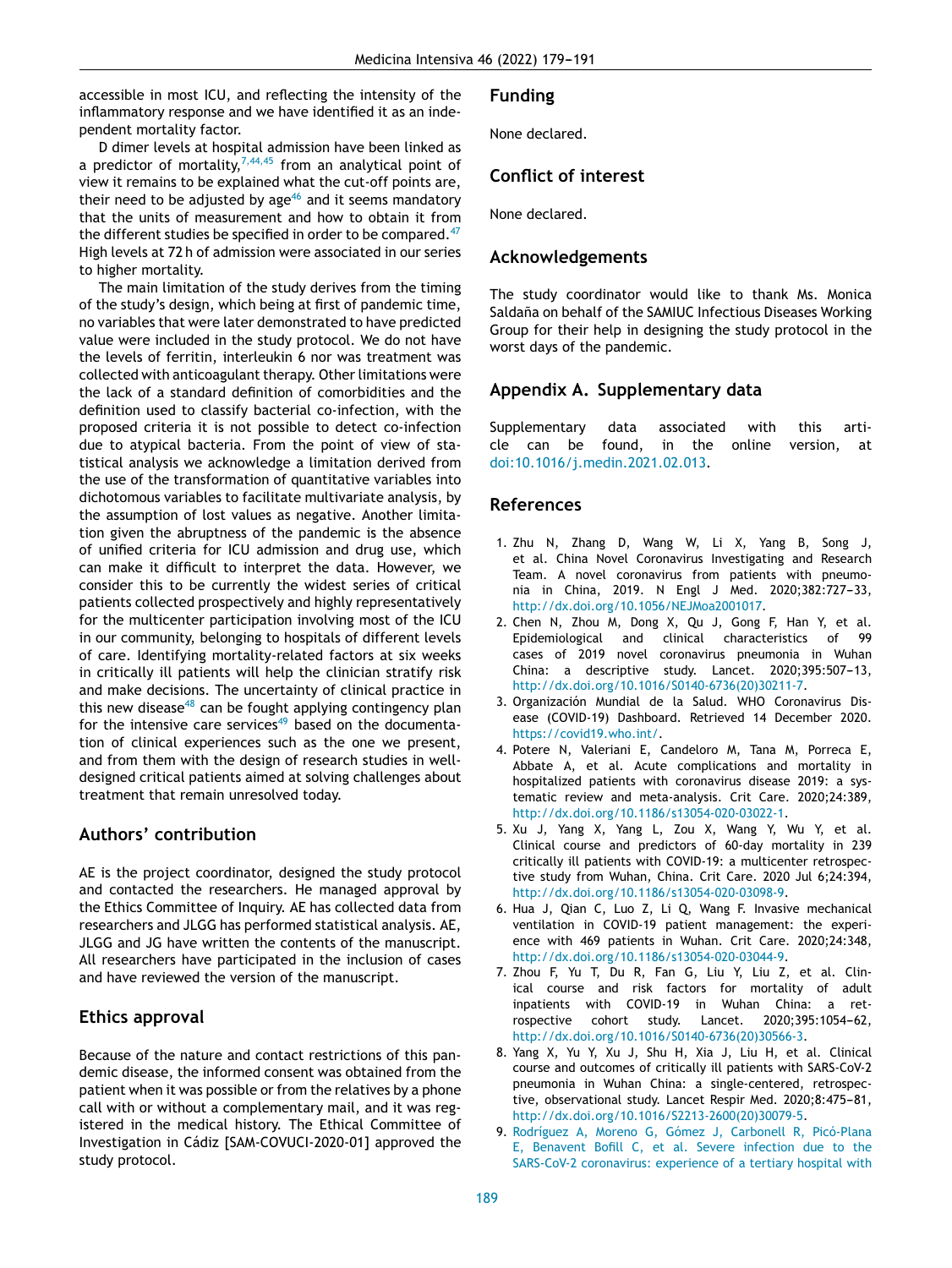COVID-19 patients during the 2020 pandemic. Med Intensiva. 2020:44:525-33.

- 10. Ramírez P, Gordón M, Martín-Cerezuela M, Villarreal E, Sancho E, Padrós M, et al. Acute respiratory distress syndrome due to COVID-19. Clinical and prognostic features from a medical Critical Care Unit in Valencia, Spain. Med Intensiva. 2020.
- 11. Serrano-Martínez JL, Machado-Casas JF, Redondo-Orts M, Manzano-Manzano F, Castaño-Pérez J, Pérez-Villares JM. Características y resultados de una serie de 59 pacientes con neumonía grave por COVID-19 ingresados en UCI. *Med Intensiva* [Internet]. Available from: http://www.medintensiva.org/ es-caracteristicas-resultados-una-serie-59-avance-S021056912 0301844 [cited 2020 August 25].
- 12. Vidal-Cortés P, Del Río-Carbajo L, Nieto-Del Olmo J, Prol-Silva E, Tizón-Varela AI, Rodríguez-Vázquez A, et al. COVID-19 and Acute Respiratory Distress Syndrome Impact of corticosteroid treatment and predictors of poor outcome. Rev Esp Quimioter. 2020.
- 13. Barrasa H, Rello J, Tejada S, Martín A, Balziskueta G, Vinuesa C, et al. SARS-CoV-2 in Spanish Intensive Care Units: early experience with 15-day survival in Vitoria. Anaesth Crit Care Pain Med. 2020;39:553-61.
- 14. Grasselli G, Zangrillo A, Zanella A, Antonelli M, Cabrini L, Castelli A, et al. Baseline characteristics and outcomes of 1591 patients infected with SARS-CoV-2 admitted to ICUs of the Lombardy Region Italy. JAMA. 2020, http://dx.doi.org/10.1001/jama.2020.5394 [Published online 6 April].
- 15. Richardson S, Hirsch JS, Narasimhan M, Crawford JM, McGinn T, Davidson KW, et al. Presenting characteristics comorbidities, and outcomes among 5700 patients hospitalized with COVID-19 in the New York City area. JAMA. 2020;323:2052-9, http://dx.doi.org/10.1001/jama.2020.6775.
- 16. Bhatraju PK, Ghassemieh BJ, Nichols M, Kim R, Jerome KR, Nalla AK, et al. Covid-19 in critically ill patients in the Seattle Region - case series. N Engl J Med. 2020;382:2012-22, http://dx.doi.org/10.1056/NEJMoa2004500.
- 17. Cao B, Wang Y, Wen D, Liu W, Wang J, Fan G, et al. A trial of lopinavir-ritonavir in adults hospitalized with severe covid-19. N Engl J Med. 2020;382:1787-99, http://dx.doi.org/10.1056/NEJMoa2001282.
- 18. Daniel P, Rodrigo C, Mckeever TM, Woodhead M, Welham S, Lim WS. Time to first antibiotic and mortality in adults hospitalised with community-acquired pneumonia: a matched-propensity analysis. Thorax. 2016;71:568-70.
- 19. Uyeki TM, Bernstein HH, Bradley JS, Englund JA, File TM, Fry AM, et al. Clinical practice guidelines by the Infectious Diseases Society of America: 2018 update on diagnosis, treatment, chemoprophylaxis, and institutional outbreak management of seasonal influenza. Clin Infect Dis. 2019;68:895-902.
- 20. RECOVERY Collaborative Group. Lopinavir-ritonavir in patients admitted to hospital with COVID-19 (RECOVERY): a randomised, controlled, open-label, platform trial. Lancet. 2020, http://dx.doi.org/10.1016/S0140-67362032013-4 [Published online 5 October 2020].
- 21. Hung IF, Lung KC, Tso EY, Liu R, Chung TW, Chu MY, et al. Triple combination of interferon beta-1b, lopinavirritonavir, and ribavirin in the treatment of patients admitted to hospital with COVID-19: an open-label, randomised, phase 2 trial. Lancet. 2020;395:1695-704, http://dx.doi.org/10.1016/S0140-6736(20)31042-4.
- 22. Beigel JH, Tomashek KM, Dodd LE. Remdesivir for the treatment of Covid-19  $-$  preliminary report. N Engl J Med. 2020, http://dx.doi.org/10.1056/NEJMoa2007764.
- 23. Somers EC, Eschenauer GA, Troost JP, Golob JL, Gandhi TN, Wang L, et al. Tocilizumab for treatment of mechanically

ventilated patients with COVID-19. Clin Infect Dis. 2020, http://dx.doi.org/10.1093/cid/ciaa954.

- 24. https://clinicaltrials.gov/ct2/show/NCT04320615
- 25. Horby P, Lim WS, Emberson JR, Mafham M, Bell JL, Linsell L, et al. Dexamethasone in hospitalized patients with covid-19 - preliminary report. N Engl J Med. 2020, http://dx.doi.org/10.1056/NEJMoa2021436.
- 26. Maskin LP, Olarte GL, Palizas F Jr, Velo AE, Lurbet MF, Bonelli I, et al. High dose dexamethasone treatment for Acute Respiratory Distress Syndrome secondary to COVID-19: a structured summary of a study protocol for a randomised controlled trial. Trials. 2020;21:743, http://dx.doi.org/10.1186/s13063-020-04646-y [Published 26 August 2020].
- 27. Estella Á, Garnacho-Montero J. From empiricism to scientific evidence in antiviral treatment in severe cases of coronavirus infection in times of epidemic [published online ahead of print, 2020 Apr 22]. Med Intensiva. 2020; 50210-5691: 30116-9, http://dx.doi.org/10.1016/j.medin.2020.04.009.
- 28. Azoulay E, de Waele J, Ferrer R, Staudinger T, Borkowska M, Povoa P, et al. International variation in the management of severe COVID-19 patients. Crit Care. 2020;24:486, http://dx.doi.org/10.1186/s13054-020-03194-w [Published online 5 August 2020].
- 29. Feld J, Tremblay D, Thibaud S, Kessler A, Naymagon L. Ferritin levels in patients with COVID-19: a poor predictor of mortality and hemophagocytic lymphohistiocytosis [published online ahead of print, 2020 Aug 13]. Int J Lab Hematol. 2020, http://dx.doi.org/10.1111/ijlh.13309.
- 30. Zhu J, Pang J, Ji P, Zhong Z, Li H, Li B, et al. Elevated interleukin-6 is associated with severity of COVID-19: a meta-analysis. J Med Virol. 2020, http://dx.doi.org/10.1002/jmv.26085.
- 31. Fan BE, Chong VCL, Chan SSW, Lim GH, Lim KGE, Tan GB, et al. Hematologic parameters in patients with COVID-19 infection. Am J Hematol. 2020, http://dx.doi.org/10.1002/ajh.25774.
- 32. Huang C, Wang Y, Li X, Ren L, Zhao J, Hu Y, et al. Clinical features of patients infected with 2019 novel coronavirus in Wuhan, China. Lancet. 2020;395:497-506.
- 33. Guan WJ, Ni ZY, Hu Y, Liang WH, Ou CQ, He JX, et al. Clinical characteristics of coronavirus disease 2019 in China. N Engl J Med. 2020:382:1708-20. http://dx.doi.org/10.1056/NEJMoa2002032.
- 34. Deng Y, Liu W, Liu K, Fang YY, Shang J, Zhou L, et al. Clinical characteristics of fatal and recovered cases of coronavirus disease 2019 (COVID-19) in Wuhan, China: a retrospective study. Chin Med J (Engl). 2020, http://dx.doi.org/10.1097/CM9.0000000000000824.
- 35. Zhou F, Yu T, Du R, Fan G, Liu Y, Liu Z, et al. Clinical course and risk factors for mortality of adult inpatients with COVID-19 in Wuhan China: a retrospective cohort study. Lancet. 2020;395:1054-62.
- 36. Yuan J, Zou R, Zeng L, Kou S, Lan J, Li X, et al. The correlation between viral clearance and biochemical outcomes of 94 COVID-19 infected discharged patients. Inflamm Res. 2020;69:599-606, http://dx.doi.org/10.1007/s00011-020-01342-0.
- 37. Zheng Z, Peng F, Xu B, Zhao J, Liu H, Peng J, et al. Risk factors of critical & mortal COVID-19 cases: a systematic literature review and meta-analysis. J Infect. 2020;81:e16-25, http://dx.doi.org/10.1016/j.jinf.2020.04.021.
- 38. ARDS Definition Task Force, Ranieri VM, Rubenfeld GD, Thompson BT, Ferguson ND, Caldwell E, et al. Acute respiratory distress syndrome: the Berlin Definition. JAMA. 2012;307:2526-33, http://dx.doi.org/10.1001/jama.2012.5669.
- 39. Afari ME, Bhat T. Neutrophil to lymphocyte ratio (NLR) and cardiovascular diseases: an update.